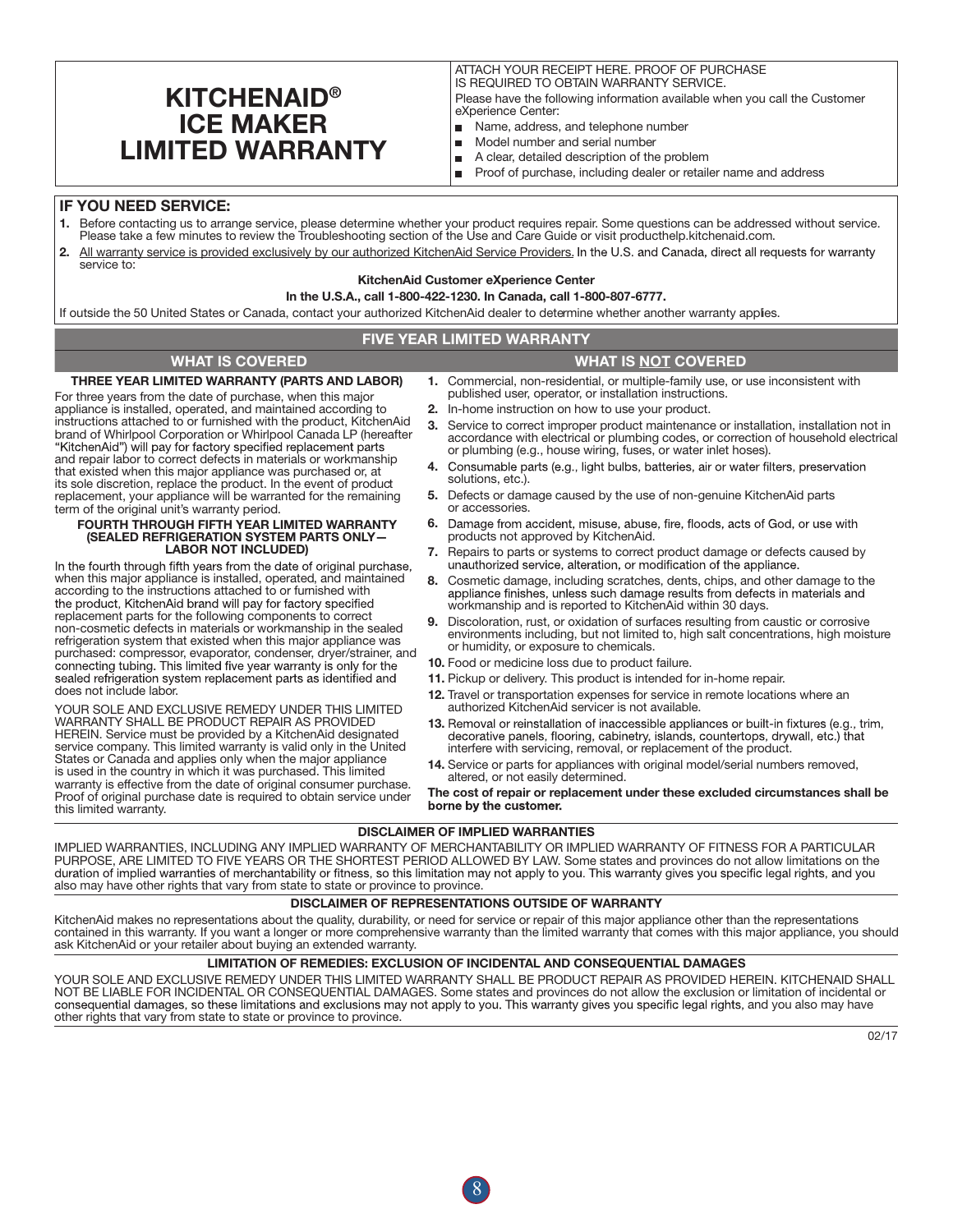# GARANTÍA LIMITADA DE LA FÁBRICA DE HIELO **KITCHENAID®**

ADJUNTE SU RECIBO AQUÍ. SE REQUIERE EL COMPROBANTE DE COMPRA PARA OBTENER SERVICIO BAJO LA GARANTÍA.

Tenga a mano la siguiente información cuando llame al Centro para la eXperiencia del cliente:

- m. Nombre, dirección y número de teléfono
- Número de modelo y de serie É
- Una descripción clara y detallada del problema  $\blacksquare$
- Comprobante de compra que incluya el nombre y la dirección  $\blacksquare$ del distribuidor o vendedor

# SI NECESITA SERVICIO TÉCNICO:

- 1. Antes de contactarnos para obtener servicio, determine si el producto requiere reparación. Algunas consultas pueden atenderse sin servicio técnico. Tómese unos minutos para revisar la sección de Solución de problemas del Manual de uso y cuidado o visite producthelp.kitchenaid.com.
- 2. Todos los servicios bajo la garantía los brindan exclusivamente Prestadores de servicio autorizados de KitchenAid. En EE. UU. y Canadá, dirija todas las solicitudes de servicio bajo la garantía a:

### Centro para la eXperiencia del cliente de KitchenAid

#### En EE. UU., llame al 1-800-422-1230. En Canadá, llame al 1-800-807-6777.

Si se encuentra fuera de los cincuenta Estados Unidos o Canadá, póngase en contacto con su distribuidor autorizado de KitchenAid para determinar si corresponde otra garantía.

# GARANTÍA LIMITADA DE CINCO AÑOS

# LO QUE ESTÁ CUBIERTO LO QUE NO ESTÁ CUBIERTO

#### GARANTÍA LIMITADA DE TRES AÑOS (PIEZAS Y MANO DE OBRA)

Durante tres años a partir de la fecha de compra, siempre y cuando este electrodoméstico principal se instale y reciba un uso y mantenimiento de conformidad con las instrucciones adjuntas o provistas con el producto, la marca KitchenAid de Whirlpool Corporation o Whirlpool Canada LP (en lo sucesivo, denominado "Whirlpool"), se hará cargo del<br>costo de las piezas especificadas de fábrica y del trabajo de reparación para corregir defectos en los materiales o en la mano de obra existentes en el momento de la compra de este electrodoméstico principal o reemplazará, a su exclusivo criterio, el producto. En caso de reemplazo, el electrodoméstico estará bajo garantía por el tiempo restante del periodo de garantía original de la unidad.

#### GARANTÍA LIMITADA DEL CUARTO AL QUINTO AÑO (SOLAMENTE LAS PIEZAS DEL SISTEMA DE REFRIGERACIÓN SELLADO – NO SE INCLUYE LA MANO DE OBRA)

Del cuarto al quinto año a partir de la fecha de compra original, cuando este electrodoméstico principal sea instalado, operado y mantenido de acuerdo con las instrucciones adjuntas o provistas con el producto, KitchenAid pagará por los repuestos especificados de fábrica y para los siguientes componentes, para corregir defectos no estéticos de material y de mano de obra en el sistema de refrigeración sellado que hayan existido en el momento de la compra de este electrodoméstico y tubos de conexión. Esta garantía limitada de cinco años es solo para las piezas de repuesto del sistema de refrigeración sellado según se identifican y no incluye mano de obra. SU ÚNICO Y EXCLUSIVO RECURSO SEGÚN LOS TÉRMINOS DE ESTA GARANTÍA LIMITADA SERÁ LA REPARACIÓN DEL PRODUCTO SEGÚN SE ESTIPULA EN EL PRESENTE DOCUMENTO. El servicio deberá ser suministrado por una compañía de servicio designada por KitchenAid. Esta garantía limitada es válida solamente en Estados Unidos o en Canadá y se aplica solamente cuando el electrodoméstico principal se use en el país en el que fue comprado. Esta garantía limitada entrará en vigor a partir de la fecha de la compra del consumidor original. Se requiere un comprobante de la fecha de compra original para obtener servicio bajo esta garantía limitada.

- 1. Uso comercial, no residencial o multifamiliar o uso diferente del indicado en las instrucciones del usuario, del operador o de instalación publicadas.
- 2. Instrucción a domicilio sobre cómo usar el producto.
- 3. Servicio para corregir el mantenimiento o la instalación incorrectos del producto, una instalación que no esté de acuerdo con los códigos eléctricos o de plomería o corrección de plomería o instalación eléctrica doméstica (por ejemplo, cableado, fusibles o mangueras de entrada de agua del hogar).
- 4. Piezas de consumo (por ejemplo, focos de luz, baterías, filtros de agua o de aire, soluciones de conservación, etc.).
- 5. Defectos o daños causados por el uso de piezas o accesorios no originales de KitchenAid.
- 6. Daño causado por accidente, uso indebido, abuso, incendio, inundación, actos fortuitos o el empleo con productos no aprobados por KitchenAid.
- 7. Reparaciones a piezas o sistemas para corregir el daño o los defectos del producto a causa de reparaciones por servicio no autorizado, alteraciones o modificaciones en el electrodoméstico.
- 8. Daños estéticos, incluyendo rayaduras, abolladuras, desportilladuras u otro daño al acabado del electrodoméstico, a menos que se deban a defectos en los materiales o la mano de obra y se le informe a KitchenAid en un lapso de 30 días.
- 9. Decoloración, herrumbre u oxidación de las superficies producto de entornos corrosivos o cáusticos que incluyen, entre otras cosas, altas concentraciones de sal, humedad elevada o exposición a productos químicos.
- 10. Pérdida de comida o medicamentos debido a la falla del producto.
- 11. Recogida o entrega. Este producto está destinado para ser reparado en su hogar.
- 12. Gastos de viaje o de transporte para prestar servicio en lugares remotos en los cuales no haya disponible un técnico de servicio autorizado por KitchenAid.
- 13. Remoción o reinstalación de electrodomésticos en lugares inaccesibles o dispositivos empotrados (por ejemplo, adornos, paneles decorativos, pisos, armarios, islas, mostradores, paredes, etc.) que interfieran con el servicio, la remoción o el reemplazo del producto.
- 14. Servicio técnico o piezas para electrodomésticos con números de serie/<br>modelo originales removidos, alterados o no identificados con facilidad.

El costo de la reparación o del reemplazo bajo estas circunstancias excluidas correrá por cuenta del cliente.

16